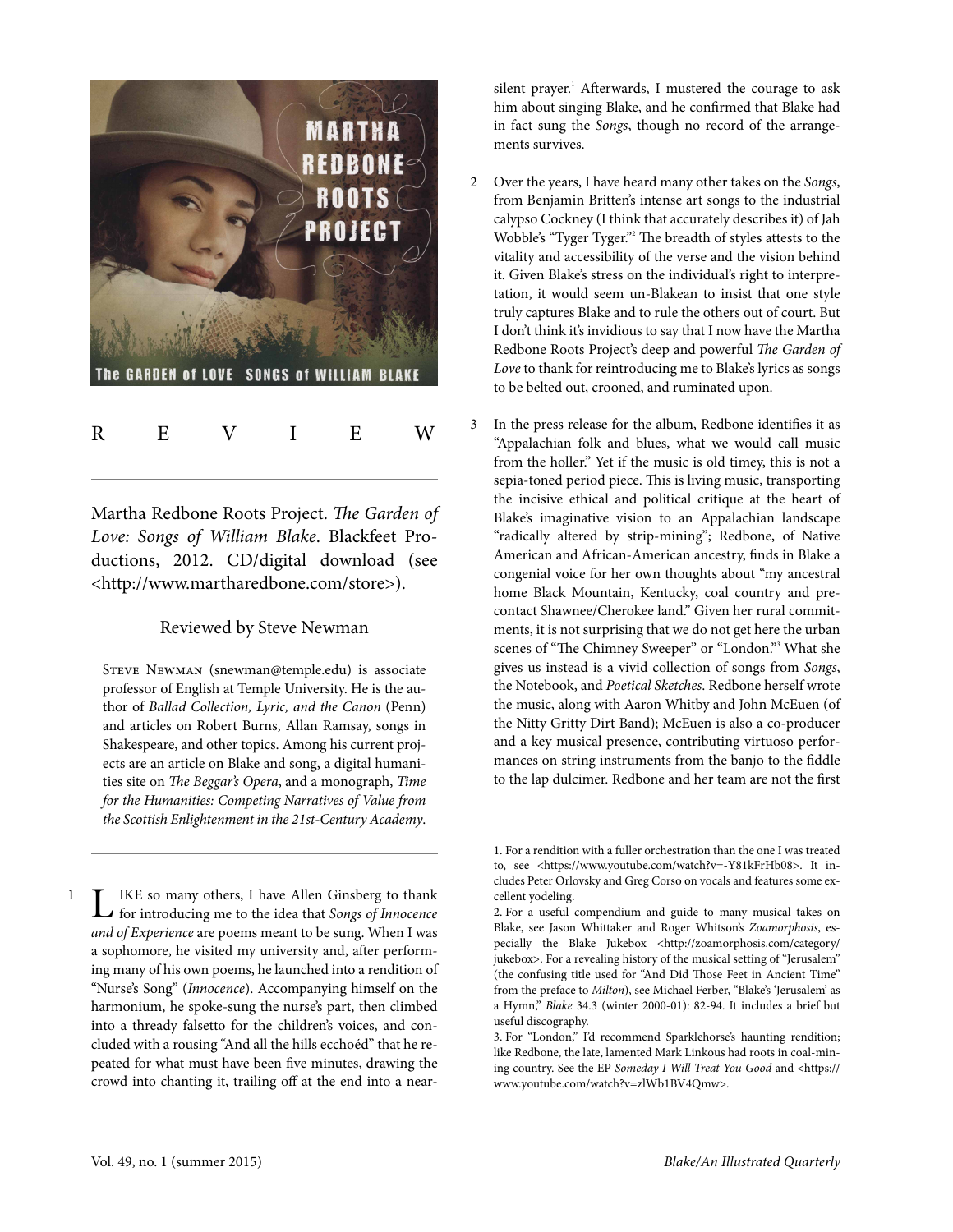to adapt Blake to a folk or roots idiom; for one example, Greg Brown's Songs of Innocence and of Experience (1986) will be known to some (reviewed in [Blake](http://blake.lib.rochester.edu/blakeojs/public/journals/2/BonusFeatures/Brown.pdf) 23.2 [fall 1989]: 96-98). But while that album has its moments ("The Little Vagabond," for instance), it comes nowhere near the force and inventiveness of The Garden of Love, which frequently makes the listener feel as if these lyrics were somehow written with this music and this singer in mind.

- The album opens with an unassuming figure on the keyboards, the shaking of a rattle, and a bluesy lick on the dobro—then comes Redbone's electrifying voice in full throat, a prophet demanding our attention:"I laid me down upon a bank / Where love lay sleeping / I heard among the rushes dank / Weeping Weeping." The music then assumes a regular melody and beat, laid down by Byron House's thrumming upright bass, and Redbone moves to the next stanza from the Notebook and on to "The Garden of Love" proper, which is punctuated by Native American yips and chants. She gives eloquent voice to the speaker's situation, articulating her bewildered pain as she searches for a place where she can realize her needs but finds only grim priests "binding with briars, my joys & desires." The yearning in the last line is underscored by the backing vocals, and the closing, mournful repetition of "I went to the garden of love" recapitulates the tragedy while suggesting that this speaker has not given up.
- 5 The title track is a highlight but hardly the only one. It is clear from her delicate rendering of "How Sweet I Roamed" that Redbone can fully inhabit the tender and often wounded naïveté of Innocent voices; the lilting melody matches well with the unsuspecting speaker who stumbles into the traps of "the prince of love," the pathos heightened by the repetition of the last line, which is delivered without harmonizing voices: "And mocks my loss of liberty." "The Fly" showcases Redbone's vocal range, its simple and affecting melody punctuated by McEuen's expert guitar picking (though the sample of children at play strikes me as gratuitous) and strumming on the autoharp. Redbone's take on this song of Experience is a persuasive rendering of an Innocent speaker's becoming conscious of his own mortality and accepting it without losing his joy. She switches to a more prophetic voice in "I Rose Up at the Dawn of Day" from the Notebook, successfully transforming it into a rollicking gospel number, complete with tambourine, clapping, and chorus, which comes in on "Get thee away get thee away." This seems just right for the Bunyan-like strangeness of these verses, mixing their familiar addresses to "Mr. Devil" with Blake's preference for "Mental Joy & Mental Health / And Mental Friends & Mental wealth" as the speaker rejects the temptations of monetary wealth in order to "pray … for other People."
- 6 That Redbone is able to adapt these verses so effectively is a great gift to her audience, and they seem like a natural match with the emotive power often associated with roots music. But what are its limits? The powerful authenticity of this genre can also tip into an embarrassing earnestness and simplemindedness that in this case might have given us a familiar image of Blake that often crosses into caricature—a goofy, big-hearted visionary who loved children and lambs and sex and who hated the Man in all his forms. One of the many problems with this flattening of Blake is that it cannot acknowledge the darker and more complex tones typically found in Experience, which might seem to lend themselves to more ironic styles—say, those of Brecht and Weill or Aimee Mann. But Redbone largely avoids this trap, and not just in "The Garden of Love." In the spare setting of "I Heard an Angel Singing," another poem from the Notebook, she gives equal time and weight to the angel who sings of "Mercy Pity Peace" as "the worlds release" and to the devil who acridly notes that "Mercy could be no more / If there was nobody poor." More impressive still is "A Poison Tree," which turns one of the best known of the Songs into a sly and swinging country waltz. There is a satisfied ring in her voice as the speaker surveys her poisoned "foe outstretched beneath the tree," and it shows that Redbone is capable of giving expression to the deceitfulness (and self-deception) often found in Experience.
- 7 There are other tracks that don't work quite so well, at least not for me. "A Dream" features a powerful Seminole chant by Lonnie Harrington, but there is something labored about the setting that is at odds with the reverie of the verse."The Ecchoing Green" is sung completely without accompaniment; although Redbone's voice is always worth listening to, the starkness here cuts against the communal pastoral joy of the poem. Finally, there is the recitation of "Why Should I Care for the Men of Thames" by Jonathan Spottiswoode, the English leader of the band Spottiswoode and His Enemies, with Redbone chanting and shaking a rattle in the background. I can see why verses that imagine the Ohio offering a rebaptism to counter the enslaving waters of "the cheating banks of Thames" would appeal to an artist who is looking to bridge the distance between Britain and America and who is keenly alive to the history of slavery:"I was born a slave but I go to be free." However, the execution is hokey; although I like Spottiswoode's other work, his delivery, both the bitterness of the first stanza and the hope in the second, is strained and compares unfavorably to the more richly modulated performances of the other tracks.
- 8 But the challenges posed by performing Blake are actually revealed more clearly by a track that succeeds on its own terms—"Hear the Voice of the Bard," the "Introduction" to Songs of Experience. Backed by a bluesy guitar and harmon-